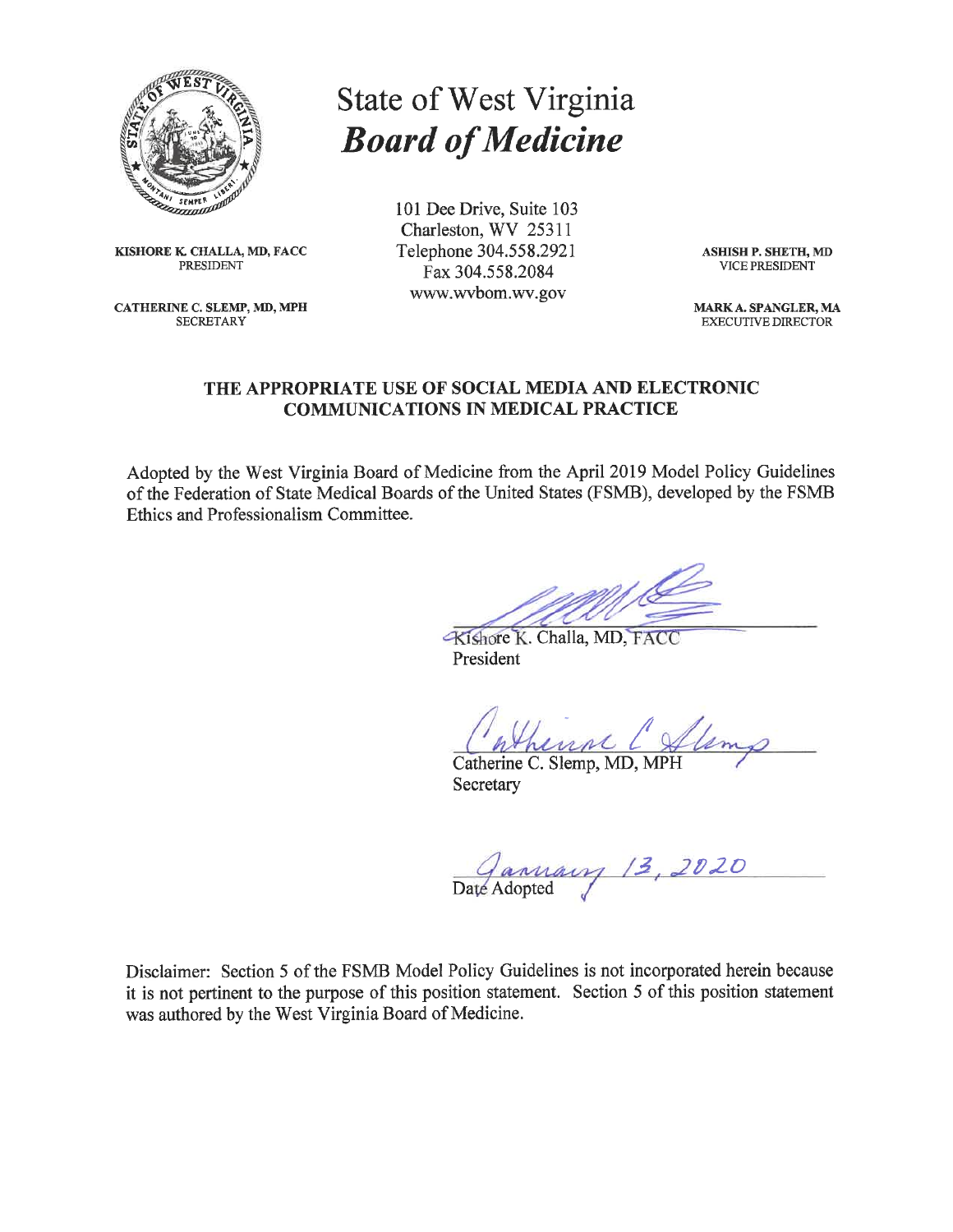## **Introduction and Charge:**

In April 2018, Federation of State Medical Boards (FSMB) Chair, Patricia King, MD, PhD, tasked the FSMB's Ethics and Professionalism Committee (the Committee) with providing updated guidance on use of social media and electronic communications in medical practice and by state medical boards. Specifically, the Committee was charged with:

- 1. Evaluating current and emerging social media and electronic platforms for communication between practitioners and practitioners with patients, as well as communication in educational settings (students and residents), including blogs, twitter, websites, email, EHR patient portals, and others;
- 2. Reviewing current state medical board actions and concerns regarding social media, electronic communication, and professional conduct, and
- 3. Reviewing the FSMB 2012 policy, "Model Guidelines for the Appropriate Use of Social Media and Social Networking," and revise, amend or replace with updated recommendations for best practice in the professional use of electronic and social media communication.

# **Section 1: Background**

The world has seen significant evolution in the use and applications of social media in recent years. This is perhaps most striking in terms of the rates of use of social media platforms which have risen from 5% of American adults using at least one platform in 2005 to nearly 70% at the beginning of 2018,<sup>1</sup> with rates of engagement among physicians often reported as even higher.<sup>2</sup>

Participation in social media is, for many, a personal activity. However, given the potential impact that engagement in social media can have on a physician's practice, the care of their patients, and the profession as a whole, personal use can often extend into the professional domain.

Professional uses of social media will often involve electronic communication among physicians or between physicians and other health care professionals for the purpose of discussing patient care, research, medical education, or other clinical subjects. This can occur through many different formats from email to closed Facebook groups or electronic hospital or practice portals. The feature that differentiates this type of use from purely social uses of social media is that the purpose of the discussions is to facilitate the provision of patient care or promote learning or other professional goals. Another category of professional use can involve communication between physicians and their patients through email using practice-associated email addresses or

<sup>&</sup>lt;sup>1</sup> Pew Research Center, Social Media Fact Sheet, available at<http://www.pewinternet.org/fact-sheet/social-media/>

<sup>2</sup> *PM360*, Examining Physician Social Media Use in 2017, available at https:/[/www.pm360online.com/examining](http://www.pm360online.com/examining-)physician-use-of-social-media-in-2017/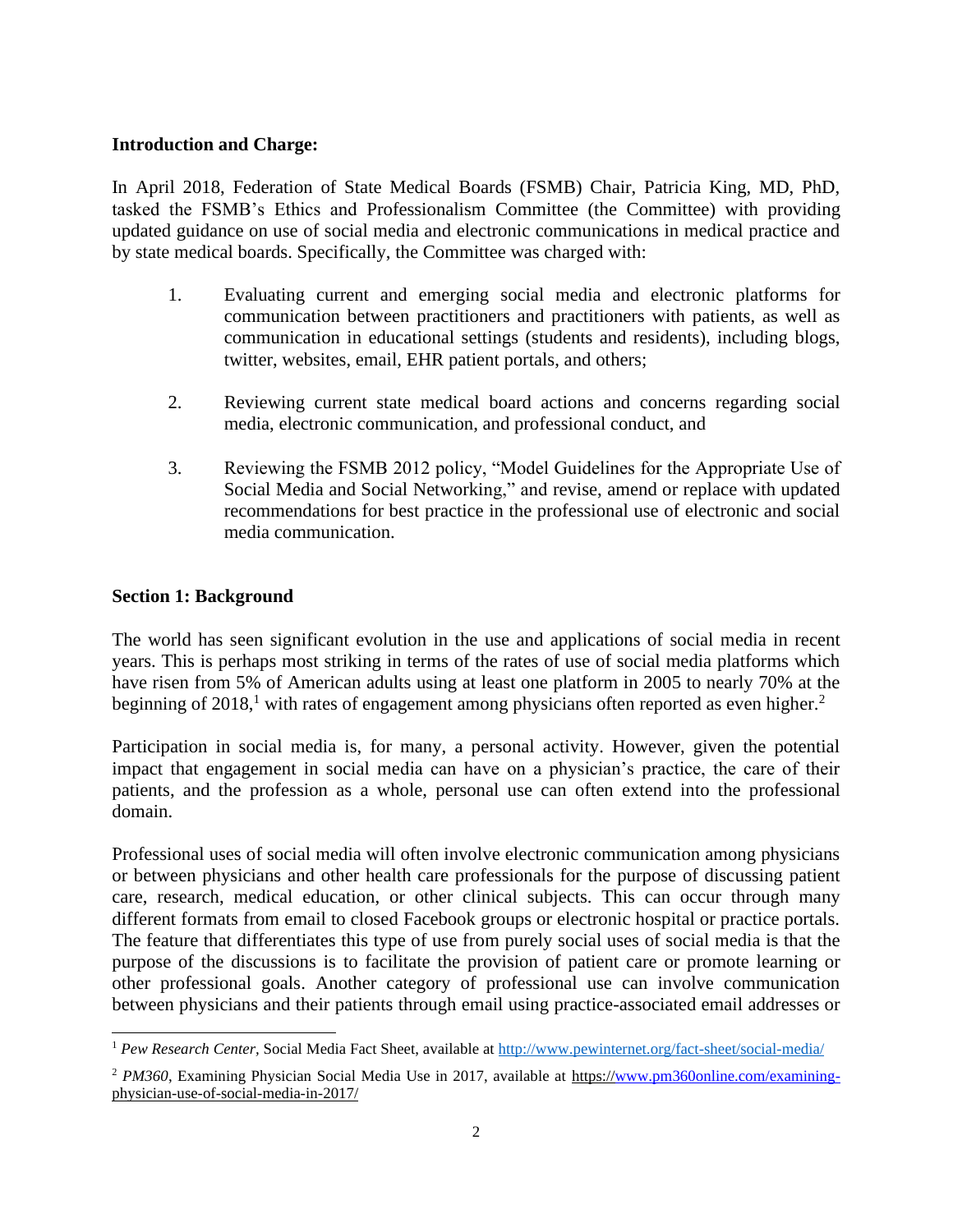via communication portals provided by hospitals or clinics, often through the electronic health record. Again, the purpose of these exchanges would be to support or enhance patient care, not to further social interaction or other goals.

Much of physician engagement in social media involves the passive consumption of information available on various platforms. However, the risk to patients and physicians themselves is heightened when engagement also includes commenting on posted information or the creation of original information. While these forms of expression may have legal protection, certain types of posting would be considered unprofessional and therefore unacceptable for physicians. These include unethical marketing involving misrepresentations of potential outcomes of treatment, inaccurate claims, or uncivil comments made on public or private forums. These types of inappropriate participation in social media are ethical violations and can result in loss of trust in the medical profession, patient reluctance to seek needed medical care, and reputational damage to the physician and their institution.<sup>3</sup>

When physician participation in social media occurs appropriately, there are many potential benefits for physicians, their patients, and even entire populations. The purpose of this policy is to highlight the potential benefits, while providing guidance to physicians, patients, and state medical boards for appropriate and meaningful use of social media and electronic communication in medical practice.

# **Section 2: Principles and Ethical Implications of Social Media and Electronic Communication Uses**

Any attempt at determining the appropriate use of social media and electronic communication should begin by considering the same scenario in the absence of social media and electronic communication. The standards of ethics and professionalism should be the same, regardless of the medium.<sup>4</sup> The principles and goals discussed in this section are highlighted given their particular relevance in situations involving social media and electronic communication.

Physicians must adhere to their professional responsibilities at all times, including in situations that may seem to be outside of the traditional clinical sphere. The principle of professionalism entails specific duties in the context of social media and electronic communication related to civility, collegiality, integrity and respect. Duties falling in the latter category involve respect for patients and colleagues themselves, their personal boundaries, values and beliefs, and the privacy and confidentiality of patients' personal health information. Professionalism also entails social responsibilities related to reporting breaches among colleagues, whether these relate to boundaries, clinical standards or other lapses in judgment and professionalism.

<sup>3</sup> Doctor resigns from leadership posts at Texas Health Plano after remarks about female physicians, *Dallas News*, Sep 5, [https://www.dallasnews.com/news/2018/09/05/doctor-resigns-from-leadership-posts-at-texas-health-plano](https://www.dallasnews.com/news/2018/09/05/doctor-resigns-from-leadership-posts-at-texas-health-plano-after-remarks-about-female-physicians/)[after-remarks-about-female-physicians/](https://www.dallasnews.com/news/2018/09/05/doctor-resigns-from-leadership-posts-at-texas-health-plano-after-remarks-about-female-physicians/)

<sup>4</sup> Farnan JM, Snyder Sulmasy L, Worster BK, Chaudhry HJ, Rhyne JA, Arora VM. American College of Physicians Ethics, Professionalism and Human Rights Committee. Online medical professionalism: patient and public relationships: policy statement from the American College of Physicians and the Federation of State Medical Boards. Ann Intern Med 2013;158:620-7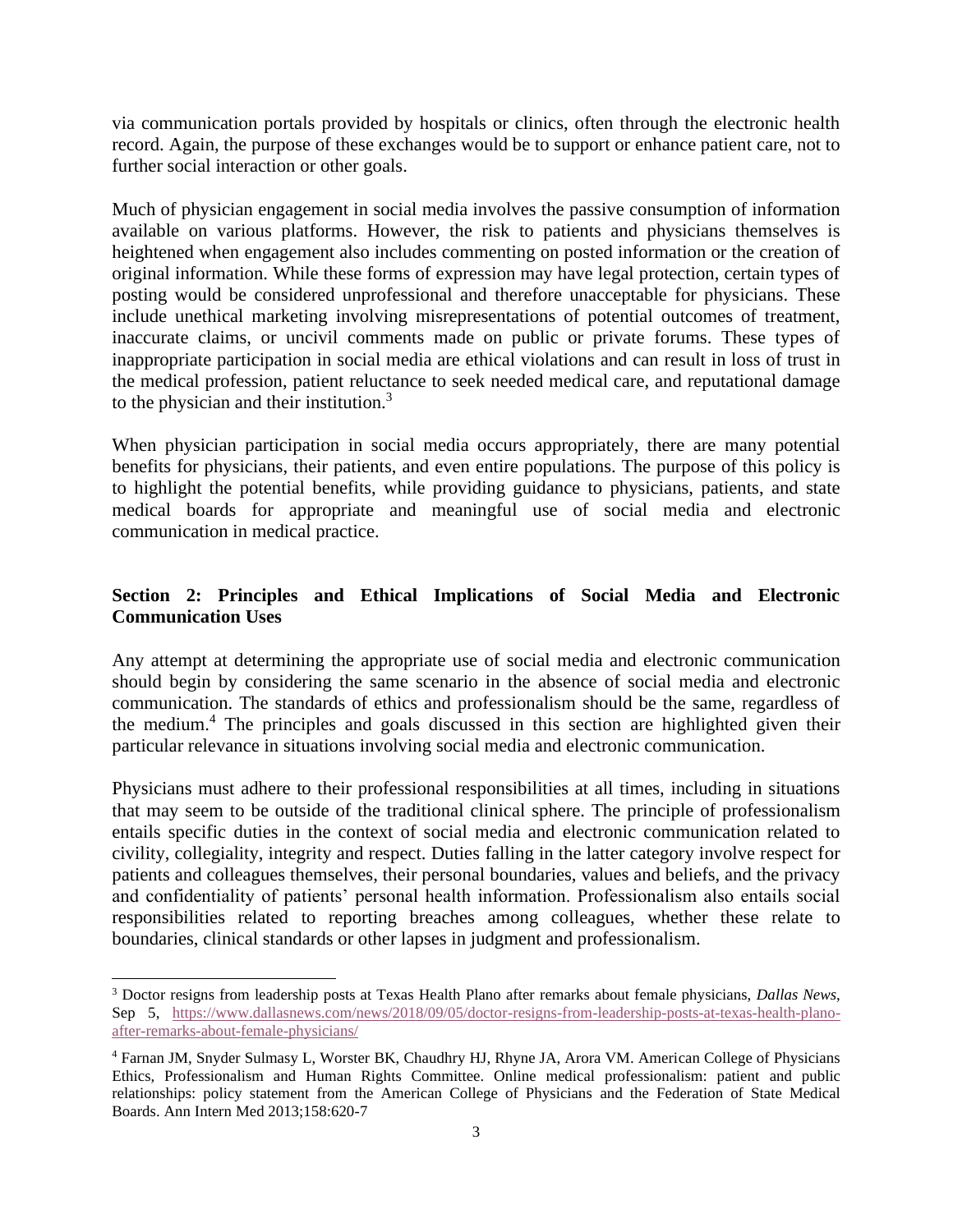Within acceptable parameters dictated by professionalism and the standard of care, physicians should exercise clinical judgment to determine the ways in which they wish to practice to best meet the needs of their patients. This includes decisions about how and whether they employ social media and electronic communication.

#### Respect for Autonomy

Patients need to be empowered with relevant and accurate information about their health and the potential treatment options available to them in order to be capable of making fully-informed decisions. In the context of social media, the principle of respect for patient autonomy therefore relates to access to timely and relevant information.

Respecting patients' autonomy also extends to respecting their ability to control who has access to information about themselves and their health. Respect for autonomy therefore also means respect for and safeguarding of patients' confidential information.

#### Nonmaleficence

Trust is a foundational component of the physician-patient relationship. Patients trust that their physicians will behave in a way that benefits them and improves their health, rather than in a way that harms them or their interests. Because patients and society place a high degree of trust in physicians, it is the physician's responsibility to use the power granted through this trust in a way that is consistent with patient values in furtherance of their health and life goals. Patients also trust that physicians will not attempt to coerce or unduly influence them towards treatment options or other courses of action that may not be in their best interest and could thereby erode their autonomy and negatively impact their health.

## Beneficence

Physicians must always practice medicine with the intention of doing good for their patients. When a physician engages with social media and electronic communication in their capacity as a medical professional, whether or not for the purpose of direct patient communication and care, the intent or purpose of posting or sharing information electronically should be considered, as should the appropriateness of the chosen means of communication and its content. The purpose of posting, its desired and expected outcomes, and the implications of context are all important factors in deciding whether and what to share electronically and whether the communication should occur electronically at all, rather than in-person. All of these should be focused primarily on bringing benefit to the patient.

## **Section 3: Current and Emerging Social Media and Electronic Platforms**

There is a wide variety of platforms available to physicians and patients for communicating electronically and sharing content, opinion and expertise. Physicians typically choose a particular platform or technology based on what and with whom they are hoping to communicate.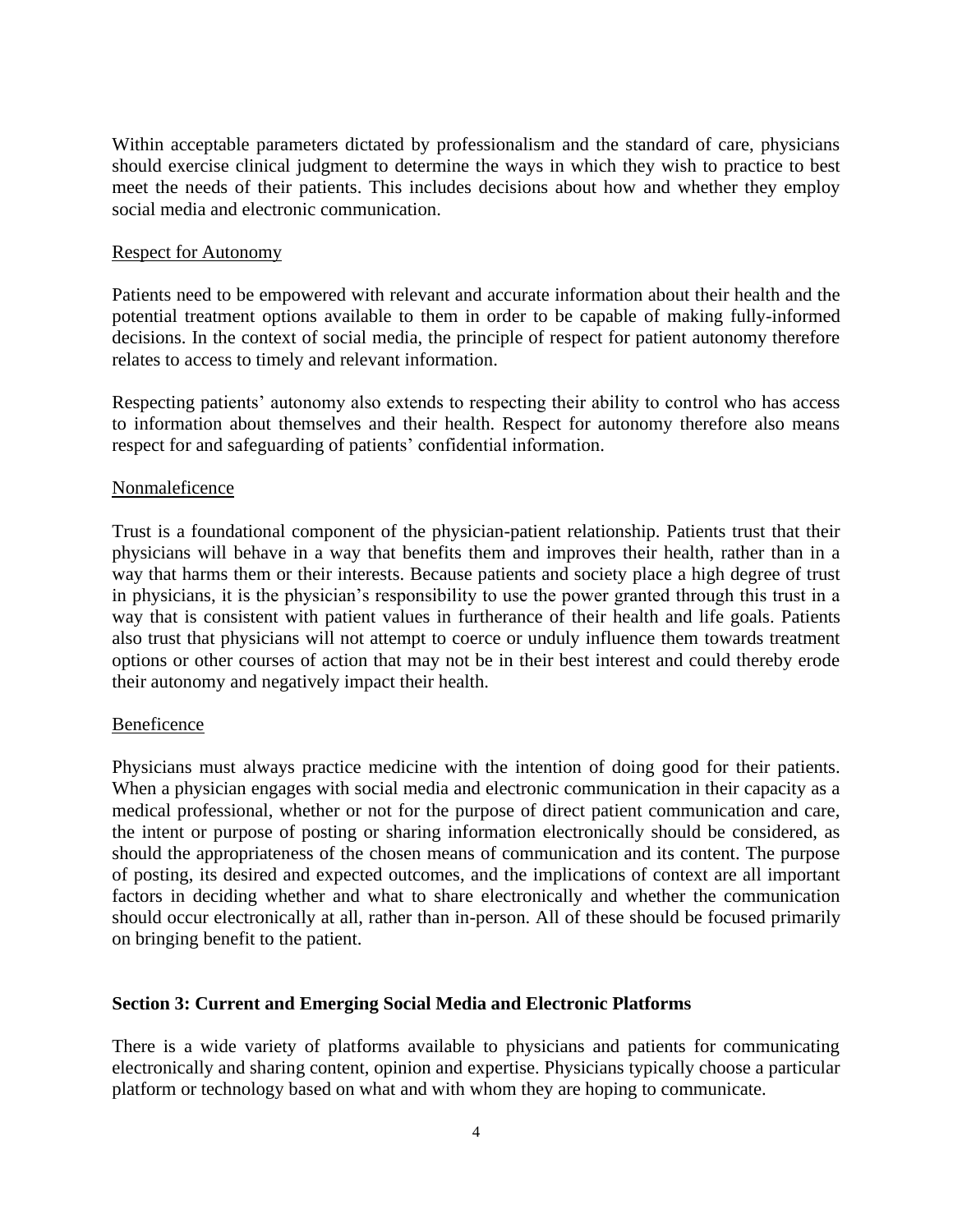Physician engagement with social media can take a variety of forms, including finding and sharing information, networking with colleagues, disseminating research, marketing their practice and many more.<sup>5</sup> Common platforms used among physicians include Facebook or Sermo for social networking, Twitter for brief commentary, advocacy or opinion sharing (microblogging), independent blogs or larger community blogs such as KevinMD for more detailed or in-depth commentary, and YouTube and Instagram for content sharing and educational purposes. For direct communication between physicians and patients or colleagues, email, texting, or WhatsApp are commonly used. Many practices and institutions also use secure patient portals for direct communication between physicians and patients and in some circumstances, may not allow direct communication between physicians and patients to occur through any other platform or electronic means.

Each of these different platforms comes with its own set of features or characteristics. For example, within Facebook, there can be various privacy settings applied to personal profiles, pages, and groups. *Public* profiles, pages, or groups have content available to any user. In contrast, in order to gain access to content within a *closed* group, a user would typically need to seek permissions. Many membership or interest group platforms such as Sermo or Doximity are open to members of the profession only.

While different platforms can offer varying degrees of privacy, with some allowing only those authorized by the person posting or the manager of a particular online community to view posted content, it is unlikely that true online privacy exists. Information posted can be captured, leaked, or shared by anyone viewing. Even the strongest levels of encryption should not be considered completely safe. Further, even content that is meant to be publicly available is open to interpretation and should therefore be considered carefully before being posted.

## **Section 4: Use Cases for Social Media and Electronic Communication**

In addition to the different social media platforms and the variety of characteristics among them, these platforms can also serve many different uses. This section lists several among these, while providing some considerations for state medical boards, physicians and patients.

## *Communication Between and Among Practitioners and the Healthcare Team*

Clear and timely communication is indispensable in the provision of patient care which can be facilitated and enhanced through electronic communication and social media. Communication between and among practitioners often occurs through texting and email, but could occur through a variety of different communication platforms. However, when patient orders are made electronically, these should be done via Computerized Provider Order Entry (CPOE).<sup>6</sup>

<sup>5</sup> Chretien, K and Kind T, (2013) Social Media and Clinical Care: Ethical, Professional, and Social Implications. Circulation Apr 2;127(13):1413-21

<sup>6</sup> Centers for Medicare and Medicaid Services Memorandum, "Texting of Patient Information among Healthcare Providers," Ref: S&C 18-10-ALL.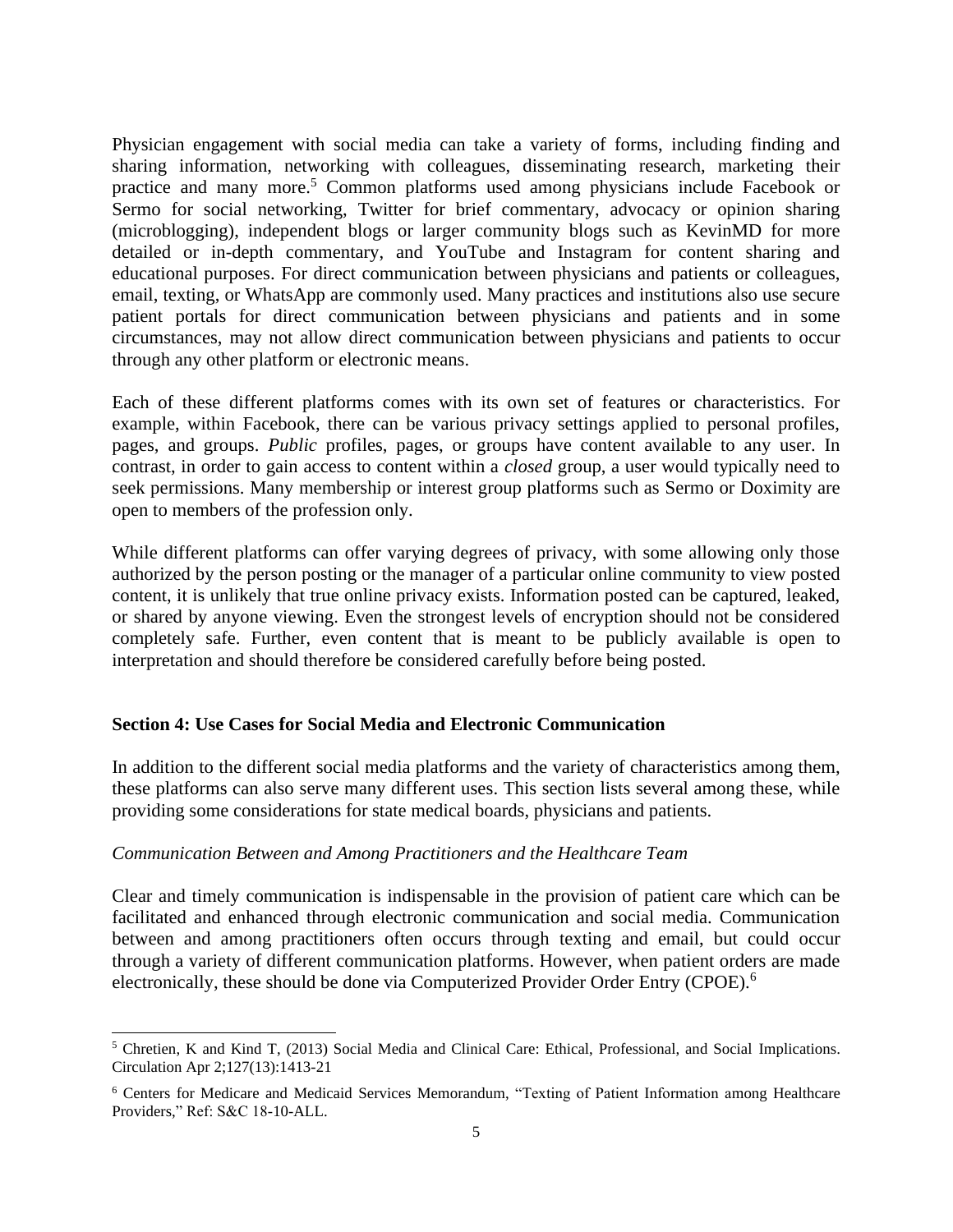Social media can also present meaningful opportunities for professional networking, collaboration, continuing professional development and research. When sharing or consuming information on social media, physicians should always make attempts to verify the information's veracity before choosing to learn from or act upon it.

Protected Health Information (PHI) and Personally Identifiable Information (PII) should never be included on social media platforms without the express written consent of the patient. Before accepting such consent, the physician must adequately explain the risks of including PHI and PII on social media in order for the patient to understand these risks and for their consent to be fully informed. Physicians also should be mindful of several considerations in communicating with other professionals electronically or via social media. Most importantly, physicians should not include PHI or PII in text messages as texting is generally not compliant with the provisions of the Health Insurance Portability and Accountability Act (HIPAA).<sup>7</sup> While the same is generally true for email, it is possible to ensure HIPAA compliance for email by following the provisions of the HIPAA Privacy Rule and HIPAA Security Rule.

Physicians should exercise discipline over their engagement with social media when communicating publicly or even with other health care professionals in a closed setting, particularly in anonymous contexts as anonymity can facilitate uncivil engagement.

Cyberbullying among professionals is never acceptable and should be reported to a responsible authority such as a medical school or residency program director, hospital administration, or state medical board. Modeling of positive behaviors in the use of social media by practicing physicians can help foster a positive culture and avoid future instances of inappropriate engagement with social media.

In any instance of electronic communication, physicians need to consider their responsibilities to their patients, the profession and society as they think about the purpose of their engagement, including their reasons for posting, as well as their desired and expected outcomes.

## *Communication Between Practitioners and Patients*

For patients, improved access to physicians is likely the most significant benefit to electronic communication. However, physicians should be aware of evolving patient expectations for constant contact with providers and immediate answers to any health-related query. While increased access to physicians and their medical expertise can provide patients with a more satisfactory health care experience and be beneficial to the therapeutic relationship, it can also be unsustainable and unrealistic from a wellness perspective for physicians to be constantly available. Physicians have a responsibility to maintain reasonable accessibility for patients, but they are not expected to be available at all times. Unrealistic expectations on the part of the patient, without clarity of the communication policies and processes of the physician, may lead to complaints about the standard of care and increase the potential for patient harm.

<sup>&</sup>lt;sup>7</sup> Is Text Messaging HIPAA Compliant? *HIPAA Journal*: [https://www.hipaajournal.com/is-text-messaging-hipaa](https://www.hipaajournal.com/is-text-messaging-hipaa-%20compliant/)[compliant/.](https://www.hipaajournal.com/is-text-messaging-hipaa-%20compliant/) See also APPENDIX A for a list of identifiers that are relevant under HIPAA.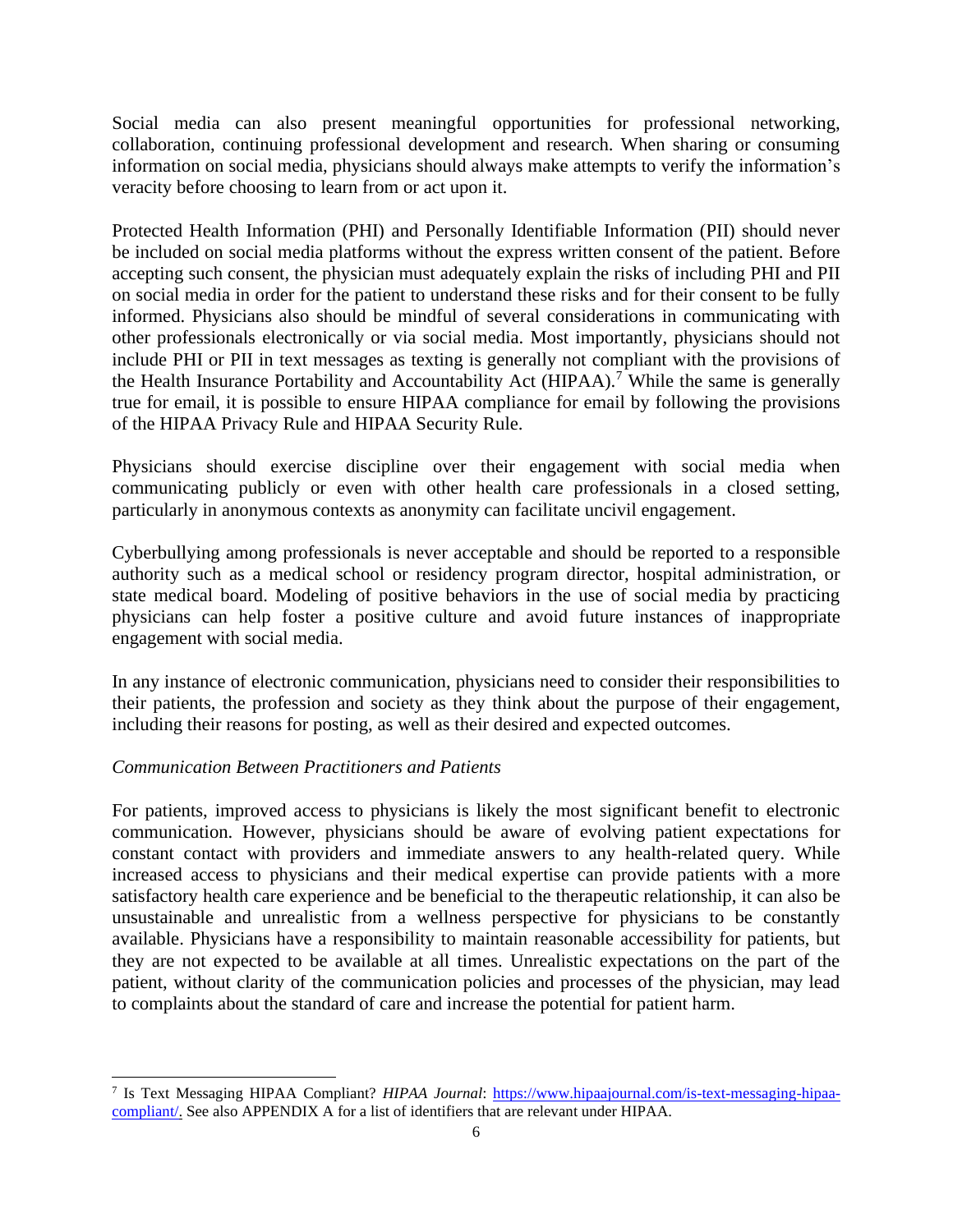Physicians should educate patients about their policies regarding availability for office visits and patient queries, as well as expected wait times between when a patient contacts the physician and the physician responds to the contact. This can help ensure that patients understand the parameters of the patient-physician relationship and can minimize the likelihood of any misunderstandings, thereby also potentially minimizing the likelihood of a patient complaint to the state medical board.

The ability to communicate more easily and outside of regular appointments can also be seen by both physicians and patients as an opportunity to engage in more meaningful shared decisionmaking processes whereby patients have the time to fully consider their values in relation to their health and potential treatment options and can share these with their physician. This type of exchange can result in improved informed consent and enhanced patient autonomy.

As with communication between and among professionals, efforts must be made to protect PHI and PII. Use of HIPAA-compliant EHR portals is the recommended platform for communication between physicians and patients, as it can offer a high degree of protection of PHI and PII. Use of portals may also help ensure that exchanges remain professional and related to the provision of care, rather than merely social.

In every instance of communication between physicians and patients, as well as physicians and other members of the health care team, personal and professional boundaries must be respected. The additional opportunities for communication with patients and colleagues should be professional in nature and kept completely distinct from personal exchanges. Physician-patient interactions and communication online should occur in the same way that they would occur in person. The standards of medical professionalism in communications do not change by virtue of the type of communication medium utilized. Therefore, inappropriate texting about personal issues that do not relate to the patient's health care should be avoided and "friend requests" from patients through Facebook or other platforms should be politely turned down by physicians.

Similarly, the standards of medical care do not change by virtue of the medium in which physicians and their patients choose to interact.

Where physicians choose to make efforts to increase availability by delegating communication tasks to staff, it is important to be truthful and candid about who is responding to texts and emails or contributing to a social media feed. It would not be fair to mislead patients into thinking that they are communicating with their physician directly, when this is not the case.

Physicians should also be mindful that when responsibilities are delegated or in instances where another physician is covering, new risks can arise, such as lapses in communication during delegation or hand-over. Therefore, if a physician is working with a Nurse Practitioner, Physician Assistant, or other staff to respond to electronic patient communication, this should be made clear to patients, so that there is not a misunderstanding about who responds.<sup>8</sup>

All communication that relates to the clinical care of the patient or is used to inform treatment decisions must be documented in the patient's medical record. Where possible, physicians should

<sup>8</sup> See FSMB Policy 210.3, April 2011: Use of "Doctor" Title in Clinical Settings.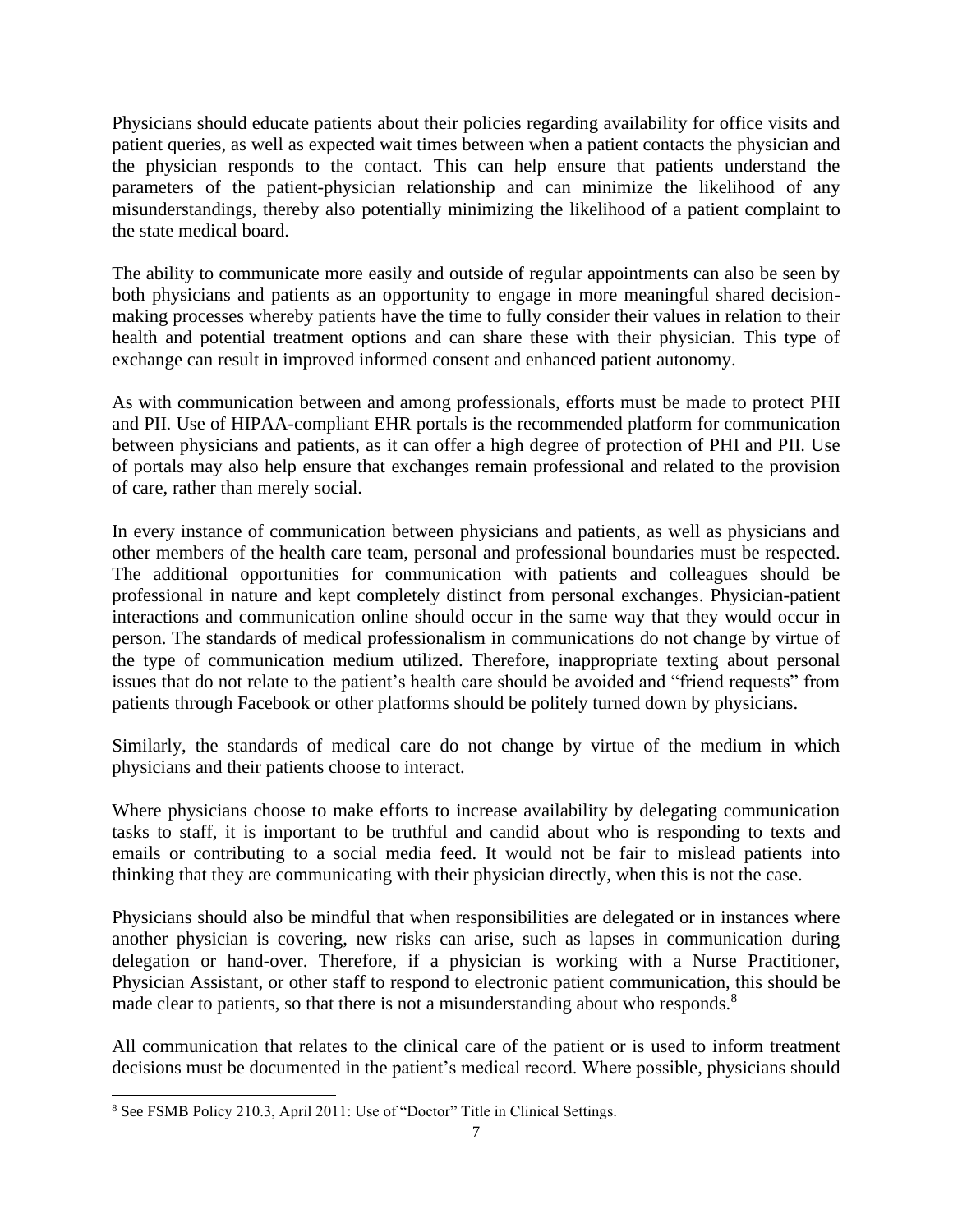make efforts to retain all text and email communication that occurs with patients. This is important both so that messages can be retrieved when needed, but also to ensure that any communication that occurs as part of the patient-physician relationship is documented.

Additionally, as with telephone answering services, physicians should remind patients that social media and EHR portals are not meant to be used in health emergencies and that they must instead call 911 or visit their hospital's emergency department, as appropriate.

Physicians should also be mindful about the regional nature of medicine. In rural or remote contexts, while the standard of care does not differ, different approaches to care and social media engagement might be required because of resource availability.

# *"Googling": Looking Up Patients Online*

With the abundance of information about individuals' professional and personal lives available online, physicians may be tempted to look up or "Google their patients." While pertinent health information that may be relevant to care provided and treatment plans could be gleaned, there are also potentially concerning elements to this activity. For example, if a physician were to find a value misalignment with a patient, they may use this as a reason for discharging the patient or dropping them from a patient roster.

Googling a patient is also different from randomly meeting them on the street or at the grocery store. While clinically useful health information can be gleaned in either scenario, there is an element of intent to googling a patient that can be (or can be perceived as) voyeuristic. Further, patient information available online only provides a brief snapshot about the patient and their lifestyle. This snapshot may often be incomplete, inaccurate and misleading. Physicians should therefore be cautioned against acting solely on the basis of information found online. At times, however, a physician may require information for the provision of care that the patient cannot provide. In such instances, it is best to seek consent from the patient, where feasible. Just as with posting information online, the purpose or intent of searching for information about patients should be considered.

Physicians can also find a great deal of information about themselves and their practice online, whether through sites that compile information about physician practices, or through patient reviews on sites such as RateMD and HealthGrades. There might be benefits that come from this information as it can provide an external measure of a physician's performance. However, physicians should be mindful of the fact that even these reviews reflect a snapshot in their careers and can contain inaccuracies. Physicians should also consider the potential negative impacts that can occur should they choose to respond to negative comments online. In any instance where physicians choose to respond to information found online, they should avoid sounding overly defensive, unprofessional, uncivil, or engaging in arguments with patients, colleagues or others.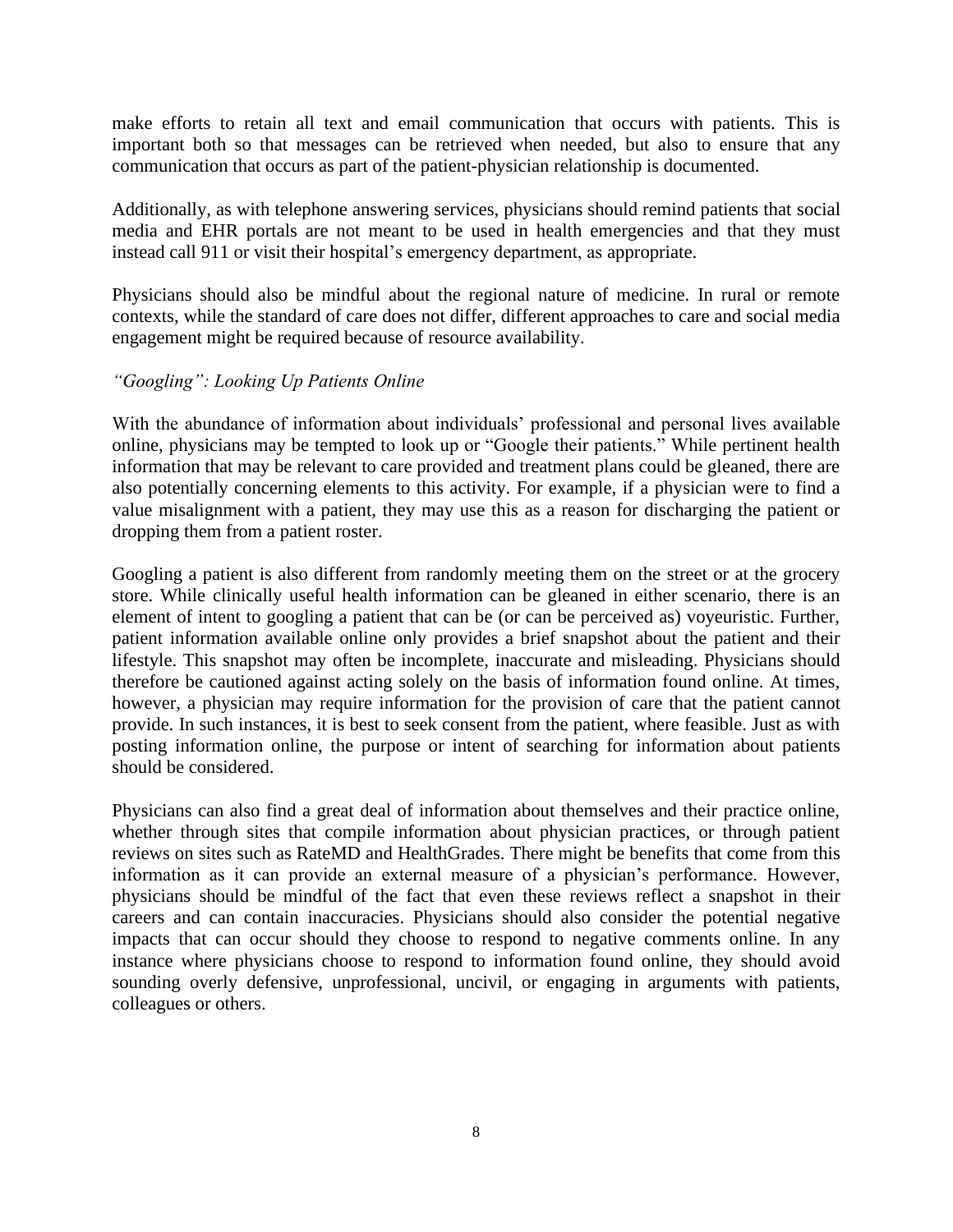#### *Communication in Medical Educational Settings*

Social media is already being used to a great extent in medical education and residency to enhance the education that students and trainees receive. Prospective students can currently learn much more than in the past about potential programs via social media through online forums such as Student Doctor Network or even following the Twitter and Facebook feeds of current students or residents who provide information about the programs in which they are enrolled.

Once enrolled in medical school or residency, students and trainees have access to virtual communities where learning takes place online. Online peer support groups can also have a positive impact on learning and the lives of medical students. Students, residents and even practicing physicians can also prepare for upcoming procedures by viewing them on YouTube or other online video platforms. This approach to training and care can have important benefits for procedural outcomes as it provides an important means of preparation that did not exist in the recent past. Verifying the veracity and reliability of sources used for learning is just as important in the educational context as it is in research.

In educational circumstances where feelings of isolation are common, engagement with others in similar situations through online communities or individual exchanges can help students and residents avoid feeling alone or isolated and provide additional ways of seeking support when it is needed most. At a time when physician burnout is high and death by suicide among medical students occurs at twice the rate of the general population, there is significant opportunity for social media to make a difference in student wellness, provided that it is used for integration and community building and does not lead to further isolation through passive viewing of the "highlights" of others' lives. The same is true of practicing physicians who are equally susceptible to feelings of isolation, even those who practice in busy urban settings in close physical proximity to other health care professionals.

## *Use of Social Media as a Marketing Tool*

As patients are more aware of how to seek information about their physicians online, social media has become a common marketing tool for physicians wishing to advertise their practice, highlight expertise or promote treatments offered.

Just as with any form of advertising, physicians must avoid making deceptive, false or misleading claims about themselves, their training, skills, areas of specialization or certification, treatments offered or expected outcomes.<sup>9</sup>

Transparency, as well as potential conflicts of interest should also be considered in a social media context. Conflicts can apply in circumstances where companies hire physicians to post or tweet about their products or services. Physicians should also consider their comments on other posts, in addition to endorsing or "liking" content posted by others. A "like" on social media is equivalent to an endorsement and should be considered as similar to a physician having posted the original content themselves.

<sup>9</sup> FSMB Position Statement on *Sale of Goods by Physicians and Physician Advertising*. See also, Federal Trade Commission *Guides Concerning the Use of Testimonials and Endorsements in Advertising* - 16 CFR Part 255.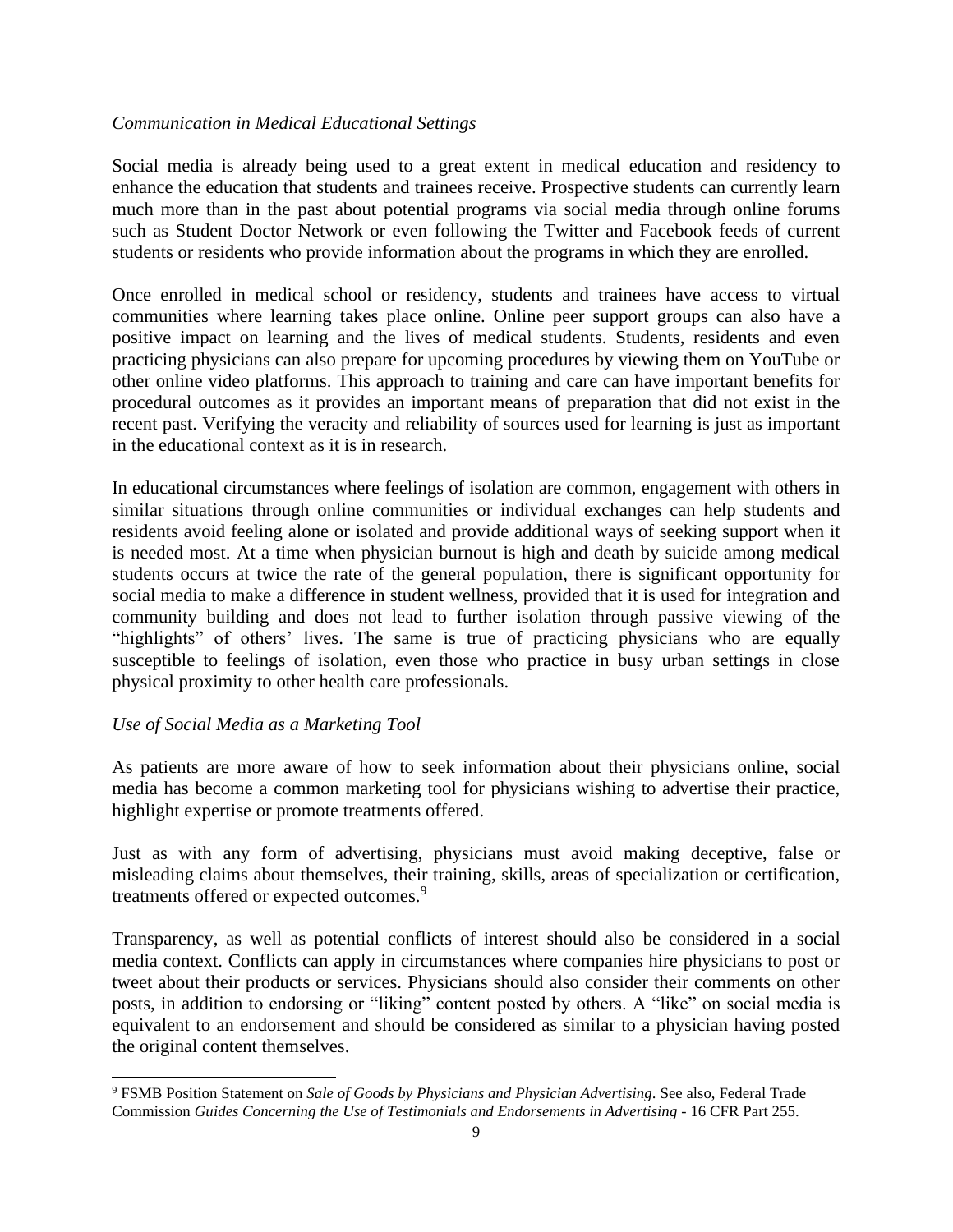Information contained on physicians' medical practice websites should be truthful and not misleading or deceptive. It should be accurate, up-to-date, and easy for patients to understand. Physicians using medical websites should strive to ensure that information provided is, whenever possible, supported by current medical peer-reviewed literature, emanates from a recognized body of scientific and clinical knowledge and conforms to accepted standards of care. It should clearly indicate whether it is based upon scientific studies, expert consensus, professional experience or personal opinion.

## **Section 5: Potential Disciplinary Action**

Where appropriate, the West Virginia Board of Medicine may discipline licensees for unprofessional conduct arising from the improper use of social media or electronic communications.

#### **Section 6: Guidelines and Recommendations**

The following guidelines and recommendations are based on the principles of ethics and professionalism explained in section 2, and recommended for physicians who use social media or electronic communication in their personal and professional lives.

- 1. Do not disclose individually identifiable patient health information or post images or videos online without the express written consent of the patient.
- 2. Be mindful of and remain in compliance with all relevant professional and legal responsibilities, as well as policies and guidelines of your state medical board.
- 3. Maintain appropriate professional boundaries with patients and their surrogates, as well as physician and non-physician colleagues at all times, whether online or in- person.
- 4. Politely turn down requests from patients to connect on social networking sites. It may be acceptable to accept requests on professional accounts, provided that the account is used for professional purposes only.
- 5. Communicate and engage in social media in personal and professional settings with civility and respect for others.
- 6. Comport yourself professionally, even when communicating or posting in a personal capacity. If you discover unprofessional or inappropriate content online posted by a professional colleague, notify the individual so that they may remove the post or change their methods of communicating. If the situation does not improve, report the behavior to the state medical board or other relevant authority.
- 7. Do not engage in disruptive behavior online such as cyberbullying, and report instances of such behavior by professional colleagues to the state medical board or other relevant authority.
- 8. Consider all online content as open and accessible to anyone, regardless of whether it is posted in a closed or private forum and regardless of privacy settings and levels of encryption used.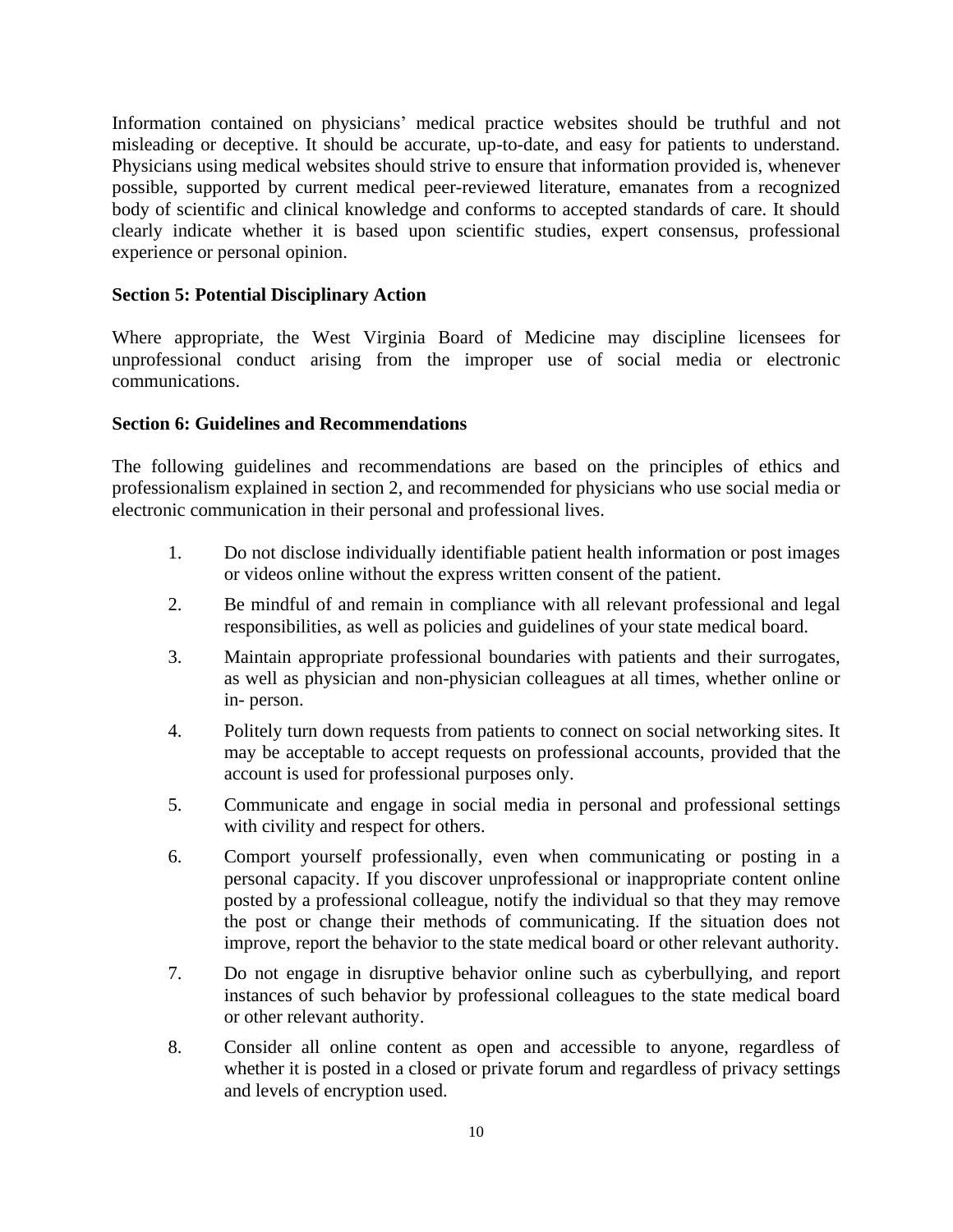- 9. Consider any social media post as permanent, even after it has been deleted.
- 10. Be mindful of how and where you use devices, often referred to as AI Assistants, that record conversations, such as Amazon's Alexa, Apple's Siri, Google's Google Assistant and Microsoft's Cortana. If these devices are kept in clinical areas, they should be turned off or their settings changed in order that they do not record patient health information.
- 11. Do not provide medical advice to specific patients online, unless this is done via the secure patient portal of a practice or institution.
- 12. When discussing general medical issues online, identify yourself as a physician and avoid being anonymous (i.e., provide your name). Do not misrepresent your training, expertise or credentials.
- 13. When marketing your practice online, be sure to adhere to codes of conduct with respect to advertising.
- 14. Be transparent about any conflicts of interest, financial or otherwise.
- 15. Think twice before posting. If you would not comment publicly in your professional or personal capacity, do not do so online.
- 16. Consider innovative ways in which social media can enhance your practice, career, or patient care that reflect sound ethical and professional principles.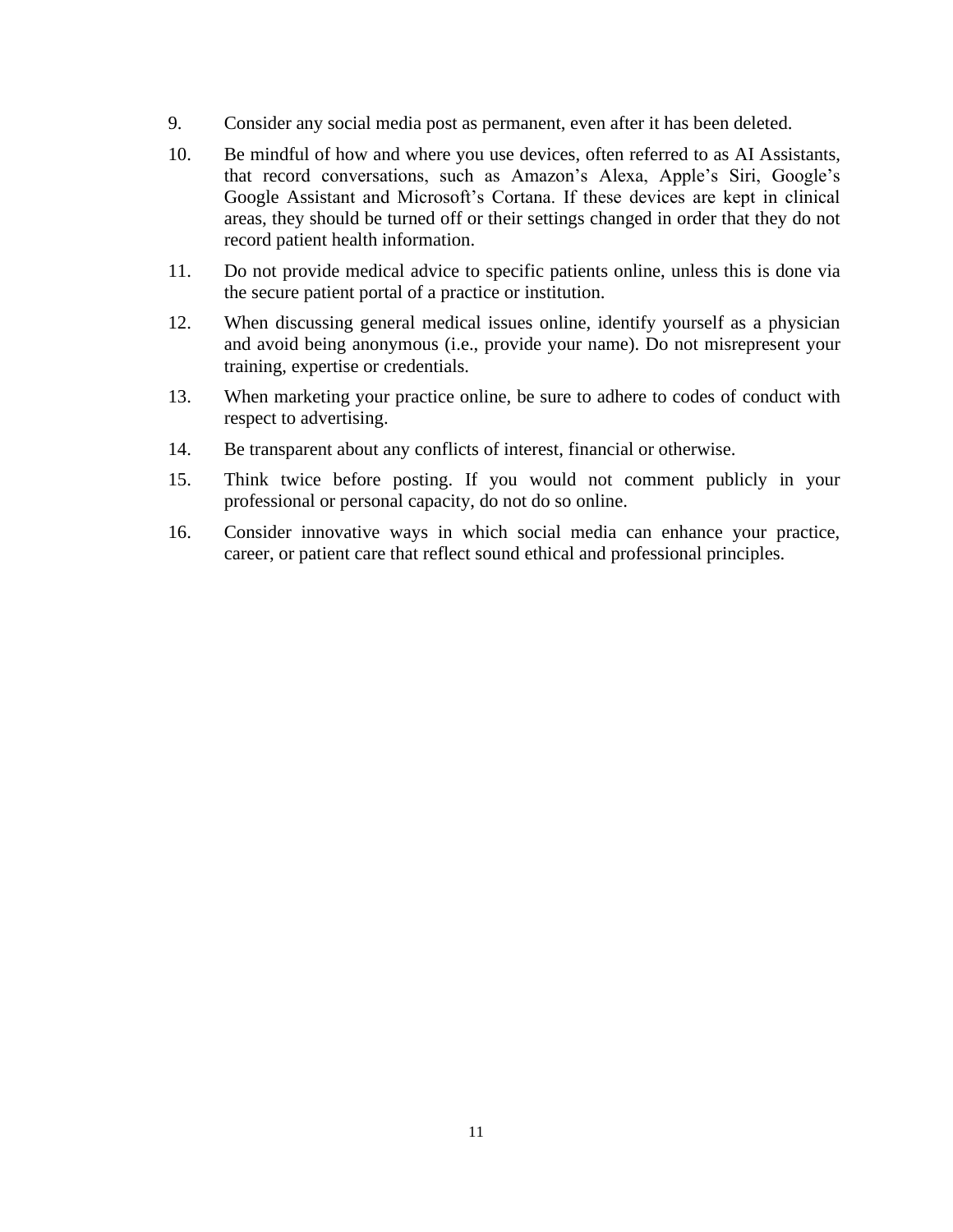#### **FSMB Ethics and Professionalism Committee**

#### Committee Members:

Cheryl L. Walker-McGill, MD, MBA, Chair FSMB Board of Directors

Joy M. Neyhart, DO Alaska State Medical Board

Ramanathan Raju, MD New York State Office of Professional Medical Conduct

Patricia N. Hunter, MS Vermont Board of Medical Practice

Sarvam P. TerKonda, MD Florida Board of Medicine

Katherine Chretien, MD (Subject Matter Expert) George Washington University School of Medicine and Health

Sciences Ex Officio:

Patricia A. King, MD, PhD, FACP FSMB Chair

Scott A. Steingard, DO FSMB Chairelect

Humayun J. Chaudhry, DO FSMB President and CEO

Staff Support:

Lisa A. Robin FSMB Chief Advocacy Officer

Mark L. Staz, MA FSMB Director of Continuing Professional Development